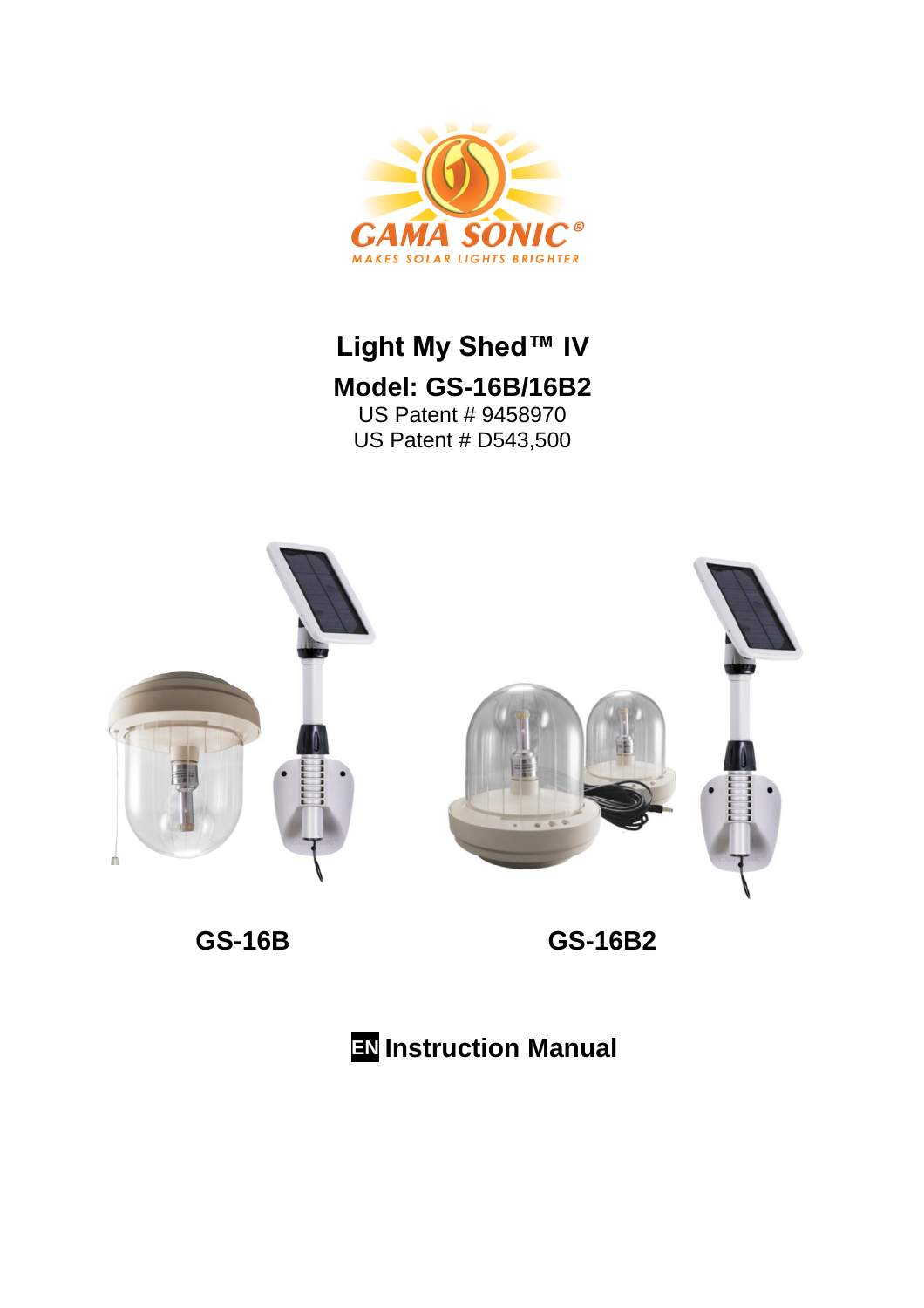## **Introduction**



Thank you for your purchase. **GAMA SONIC®** solar charged accent lighting eliminates the problems associated with most solar lighting available today. **GAMA SONIC®** solar charged lights are brighter and last all night with a typical solar charge. Unique design, superior light output and numerous installation options confirm the outstanding value of the product.

**GAMA SONIC®** has been recognized as a worldwide leader in the lighting industry for over 20 years. The company also offers unique multi-purpose rechargeable products that range from party lights to emergency lighting products. For technical assistance and more information call our Toll Free number: 800-835-4113 (only within the US).

Visit our website or download the latest version of your instruction manual: **[www.gamasonic.com](http://www.gamasonic.com/)** or **[www.gamasonic.com/user-guides](http://www.gamasonic.com/user-guides)**

Please read the instruction manual carefully to obtain the best results from your purchase.

# **Specification**

- Super efficient monocrystalline Solar panel
- Power of solar panel: 3 Watt at full sun
- Light source: GS Solar LED Bulb A60-20W
- Type of battery: 4.8V Ni-MH, 2000Ma
- Light burns 3-4 Hours with full charge (one day of solar charge)
- Compass for easy solar panel adjustment
- Built in night-light to find switch easily

#### *1. Location*

Select the most suitable location to install the solar module. The solar module can be installed on any exterior wall, front, side or back wall (see figure1). Install the solar module on a wall where the roof does not extend 2 inches over the exterior wall.

#### **IMPORTANT NOTE:**

Place the solar module in a position where it can get direct sunlight on the solar panel free from obstructions and shade.

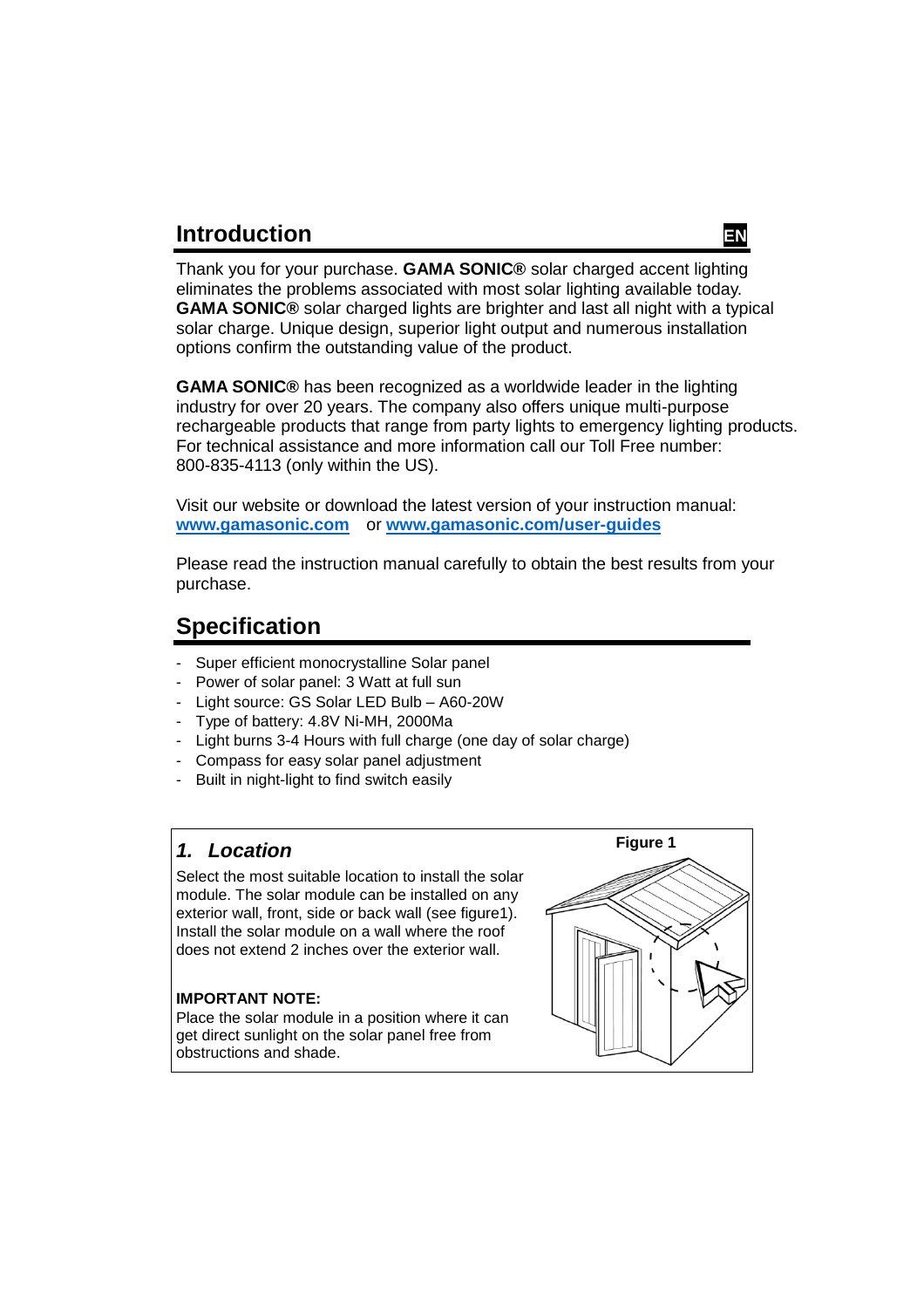#### *2. Installation*

**A.** Use the solar module to mark and drill the 3 mounting holes plus 1 hole for the electric cord (as shown in figure 2). Use 1/4" holes for the cord and:

1/16" holes for the mounting holes on wooden sheds 3/8" holes for the mounting holes on metal sheds 3/8" holes for the mounting holes on resin sheds.

**B.** Slide the cord through the cord hole. Mount the solar module using 3 screws\* to fasten the solar module to the exterior wall (as shown in figure 3).





Included in the kit

### *3. Solar Panel Adjustment*

Position the solar panel facing the south\*. For your convenience use the compass located on top. Adjust the solar panel to 45° to collect maximum solar energy.

The solar module can swivel 360° and 180° for optimum adjustment (as shown in figure 4).



Countries on the southern part of the planet should face the solar panel to the North.

# *4. Light Installation*  **A.** Slide out the wall bracket from the light, and hold it in your hand.

- **B.** Select the desired location for the lamp inside the shed (wall or ceiling). Ensure the solar module cord reaches this location.
- **B.** Use an electric drill to make two holes in the wall. and secure the wall bracket with provided screws.
- **C.** Slide the Light into the installed wall bracket (figure 5).